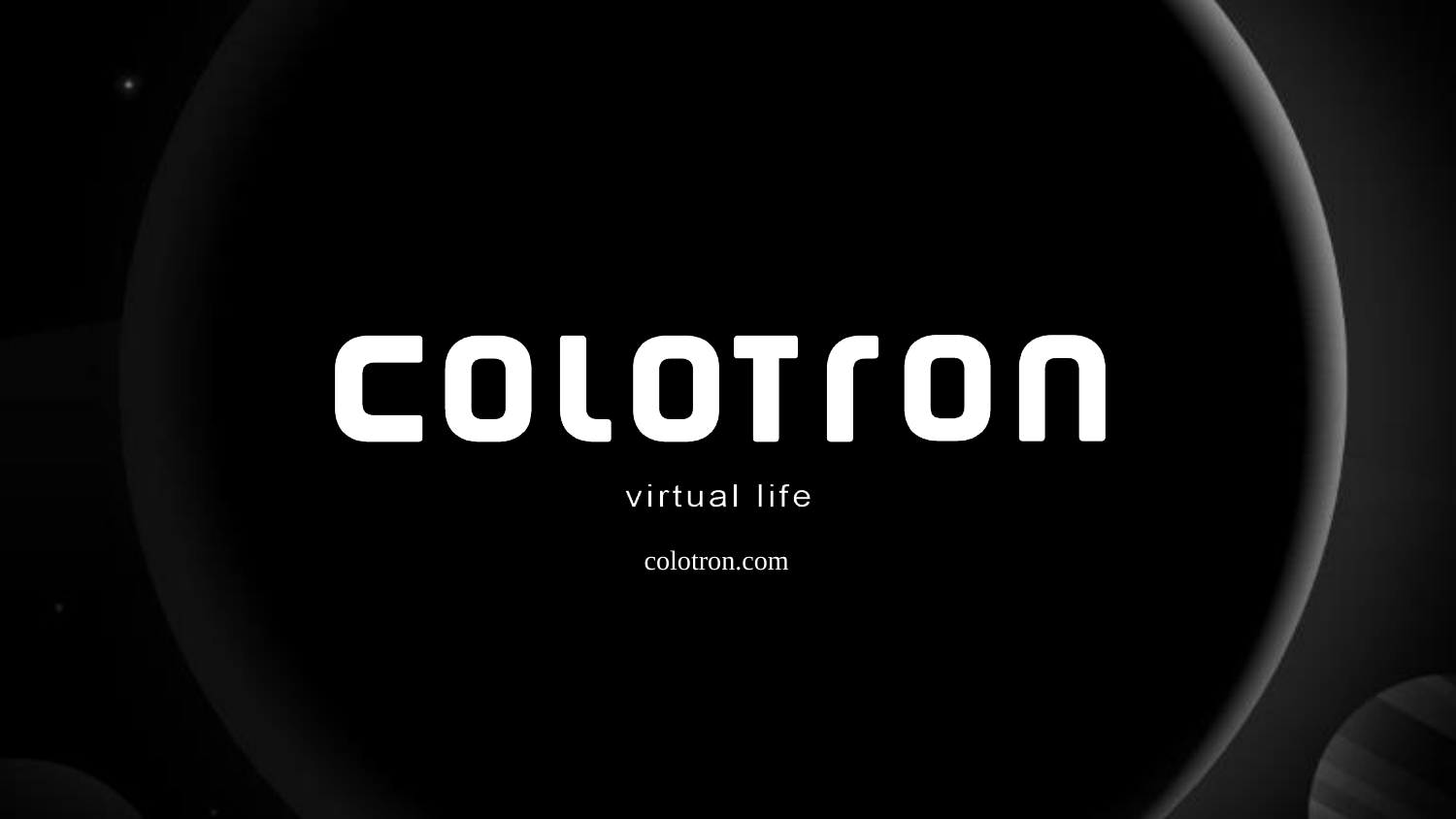### What is Colot?

Colot is a token which will be public listed of colotron VR virtual life project.

It was produced in ERC-20 Polygon network.

Colotron Project is not only a project which was inspired by a science-fiction theme but also it is a project which aims mankind to exist on a planet billions of light year away called Colotron through VR glasses,to colonize and provide an alternative habitation on a planet called Colotron.



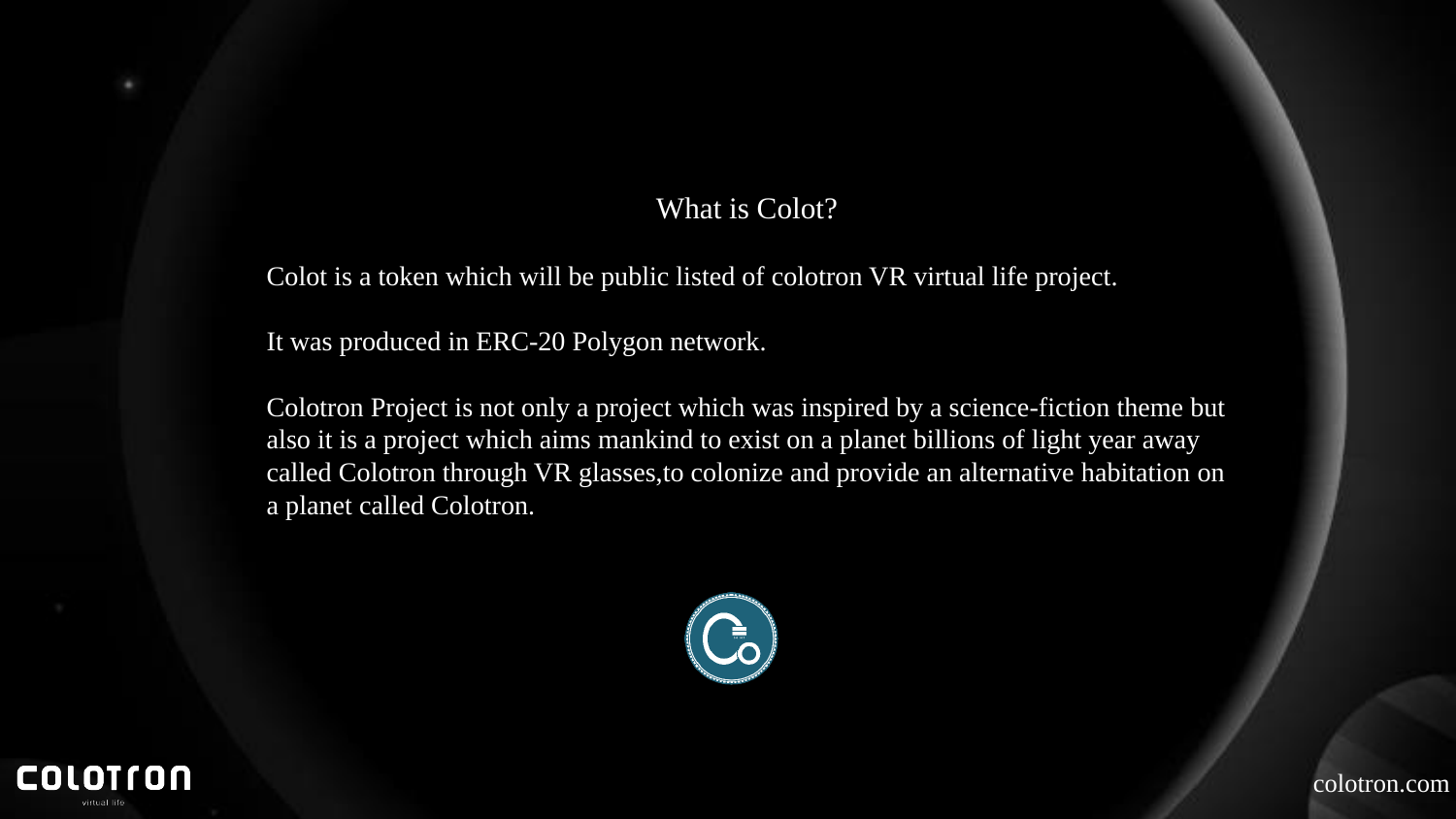## **Colot Distribution**



Exchange payments and agreements

Will be traded on the stock exchange

Team, campaign and awards

Will be locked

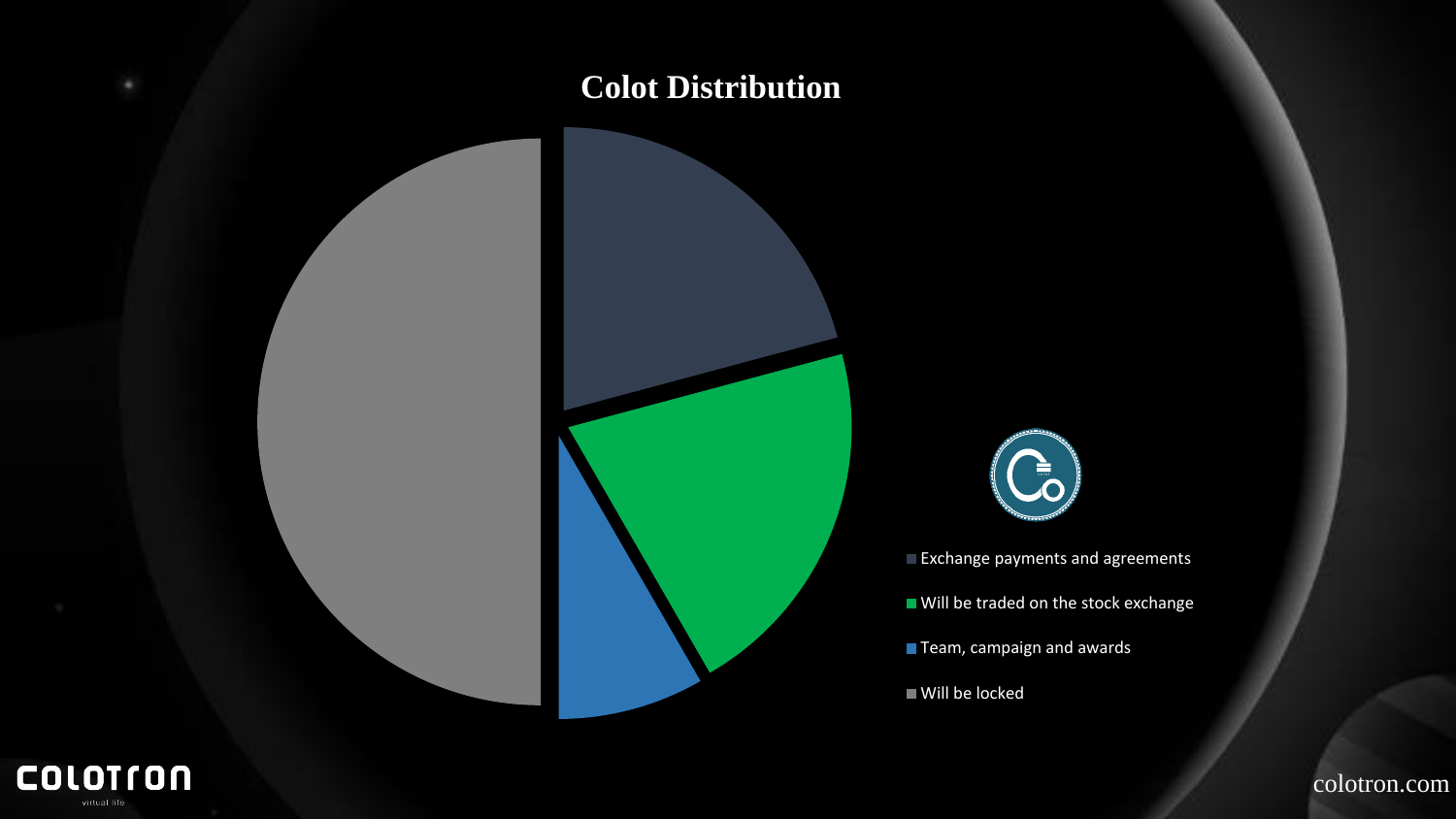It`s total supply is : **500.000.000**

Colot contract address is : **0x9e9cc87258a526b72a359C1E1a0FF8b7Fd637ae0**

Colot produce is completely stopped and will be never produced from now on.

**5,000,000 Colot Tokens**  will be pre-sale on April 30, 2022.

**100.000.000 Colots** will be used to be traded at the exchange.

**50.000.000 Colots** are being kept in order to be traded at the exchange and to pay for other arrangements.

#### **65.000.000 Colots**

are being kept in order to be used for the campaigns and development team.

#### **30.000.000 Colots**

are being kept in order to be used for in-game awards and activities.

**250.000.000 Colots** will be held to be locked up until 2030.

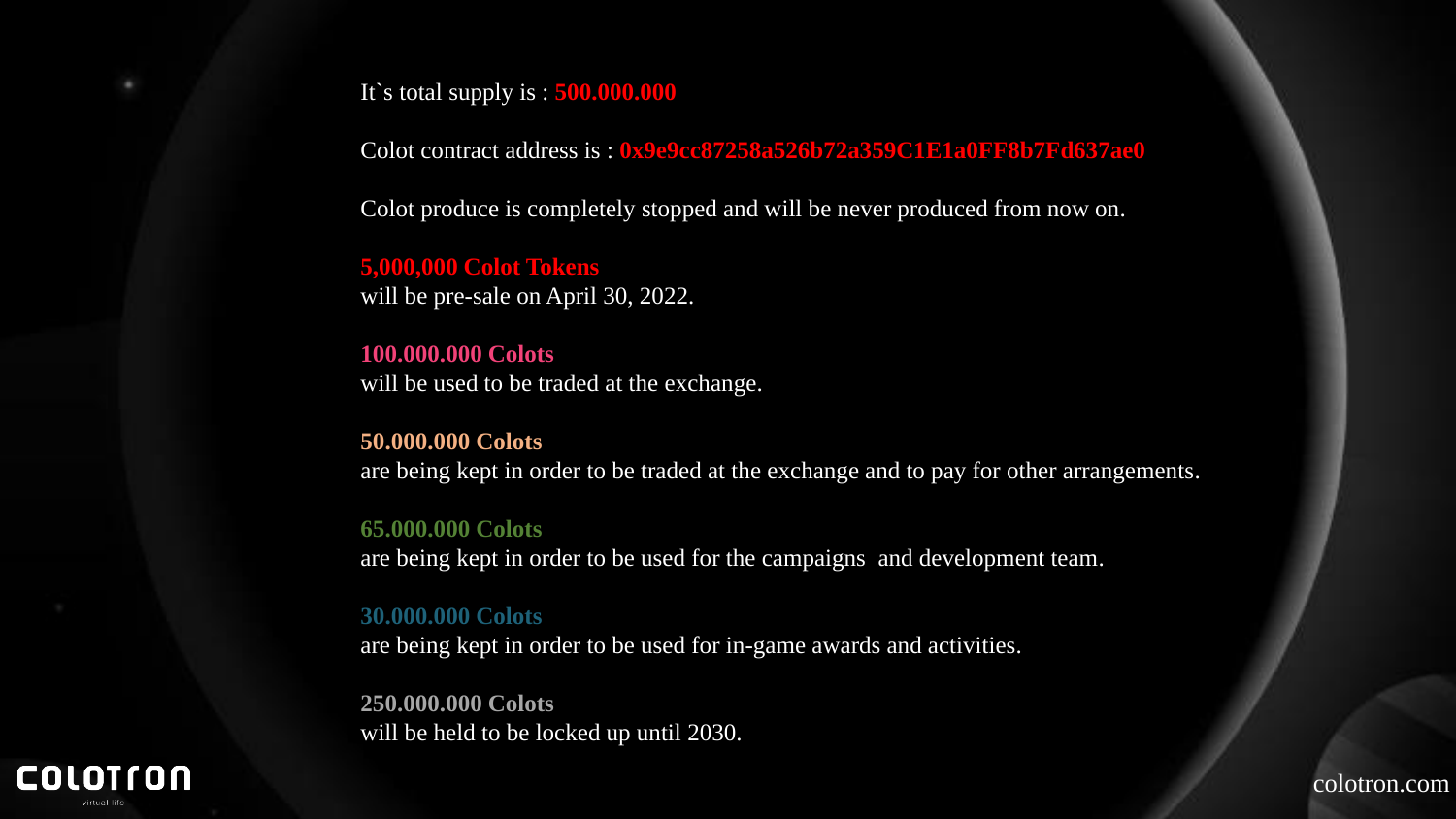

It is a virtual life planet which will led people exist by the help of VR glasses through <https://coltron.com/story.pdf> Project is named after the name of this planet.

On this planet all the things will be done with VR glasses and in this project the users would be able to do most of the activities which can be done in their real lives. The aim of the project is to provide the tactile communication on VR.

#### **The aim of Colotron**,

The aim of Colotron is to provide people an alternative virtual life habitat which would make them relax,and design as they wish by withdrawing their daily life issues.



colotron.com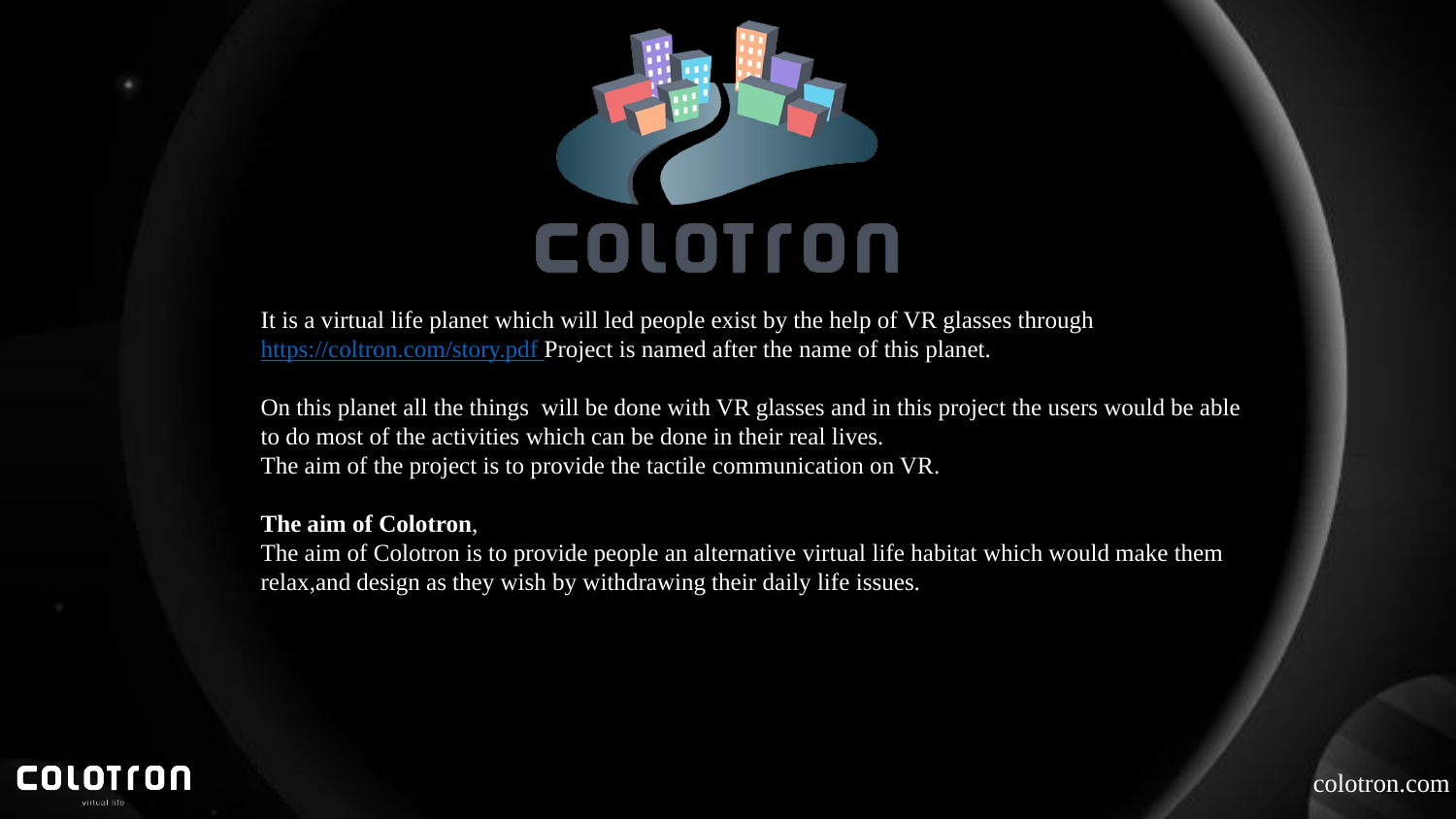**2022/3 2022/4** COLOTION **2023/2** virtual life

*ROADMAP*



The expandation of the project imrovement team. Publication of the application. The publication of city plan. The pre-sale operations of in-game item and NFT. The start of pre-sale Colot Token. The recourse of stock market exchange of Colot Token.

The publication of the game. Properties to be up for sale as NFT. The turnover of properties to the users in game. The distribution of Colot Token of awards in application.

The module of event and application version update. The designment of the buildings of in-game and making them up for sale. The recourse for being listed in new exchange markets. Updating the version for in-game events.

Updating the version for in-game competitions and events. Updating multiplayer and interactivity. Updating the version of mobile application. The in-game sweeptakes of 150.000.000 VBUM

The goal of 100.000.000 dowloading of the game and mobile application. Updating special game edition. Making business areas up for sale. Activation of new ares and interaction of the gamers. The meetings for the integration of transfers between the different universes. The processes of selling,renting and buying buildings and workplaces between the gamers.